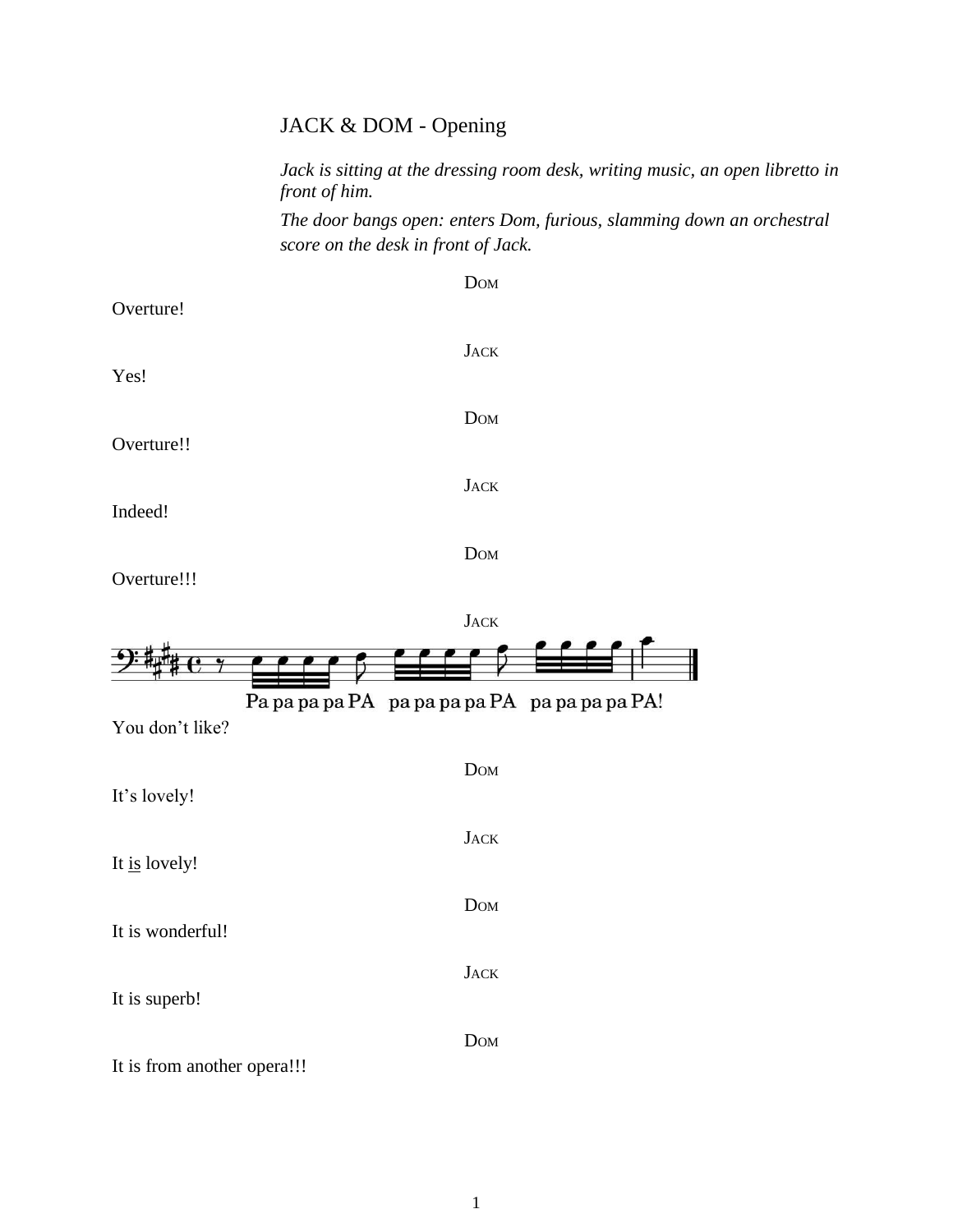| <b>JACK</b>                                                                                    |
|------------------------------------------------------------------------------------------------|
| You gave me thirteen days to write an opera, you think I'll write you a new overture?!         |
| Dom                                                                                            |
| I gave you two weeks!                                                                          |
| <b>JACK</b>                                                                                    |
| You gave me two hundred scudi, and you didn't think I'd spend the first night drinking and the |
| next day sobering, HA!                                                                         |
| <b>DOM</b>                                                                                     |
| I also gave you a new suit.                                                                    |
|                                                                                                |
| <b>JACK</b>                                                                                    |
| Almost new.                                                                                    |
| <b>DOM</b>                                                                                     |
| New enough.                                                                                    |
|                                                                                                |
| <b>JACK</b>                                                                                    |
| Not anymore!                                                                                   |
| <b>DOM</b>                                                                                     |
| Why?!                                                                                          |
| <b>JACK</b>                                                                                    |
| I went drinking in it!                                                                         |
|                                                                                                |
| <b>DOM</b>                                                                                     |
| Looking at Jack's suit with horror.                                                            |
| This is my suit?!                                                                              |
| <b>JACK</b>                                                                                    |
| This was your suit! And this is your overture!                                                 |
|                                                                                                |
| <b>DOM</b>                                                                                     |
| I cannot use it!                                                                               |
| <b>JACK</b>                                                                                    |
| It's from "Elizabeth". "Elizabeth" never played in Rome.                                       |
| <b>DOM</b>                                                                                     |
| I know! "Elizabeth" played in Naples! But "Aureliano" played in Rome, right under this roof!   |
|                                                                                                |
|                                                                                                |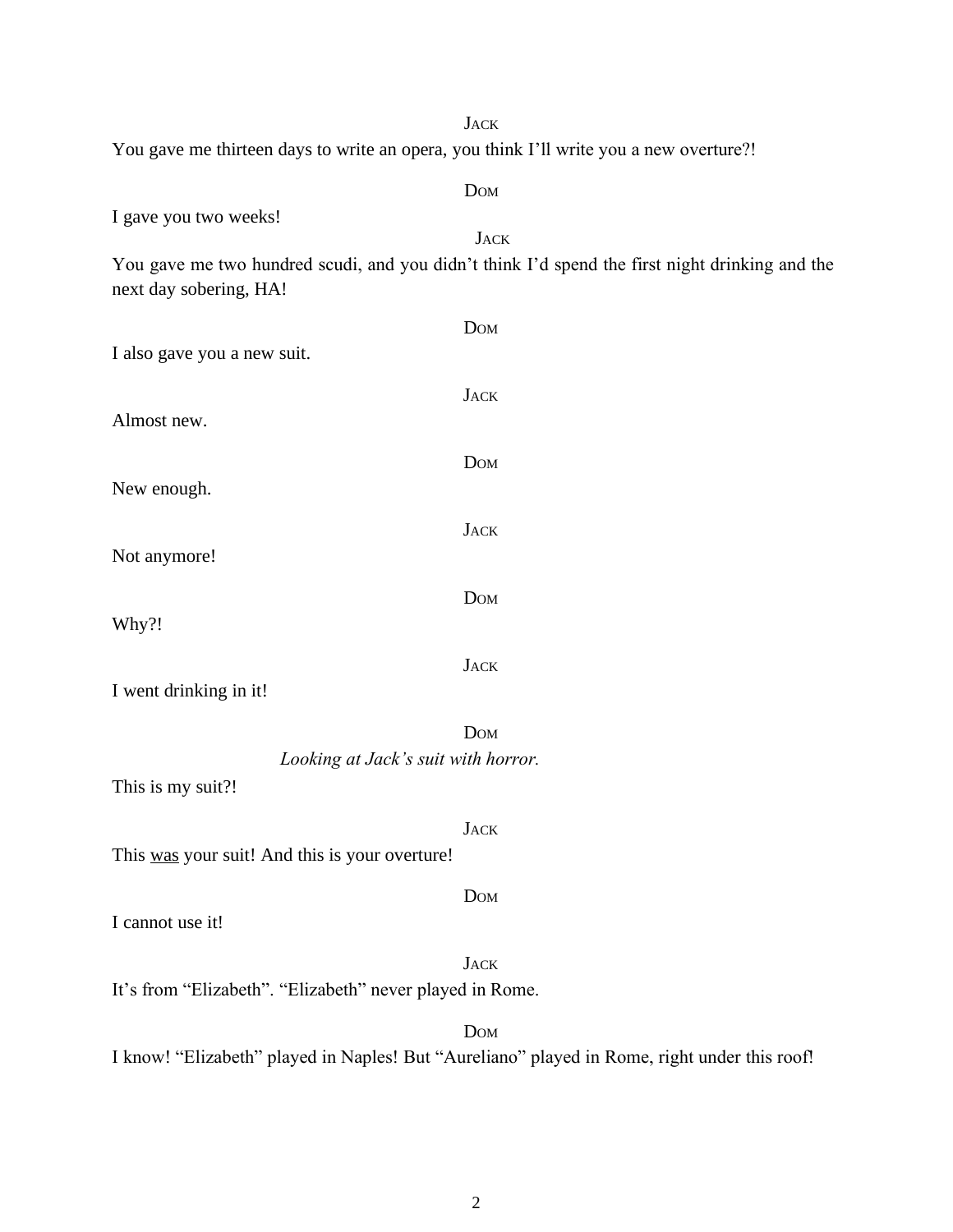#### **JACK**

This has nothing to do with "Aureli..." – I gave you the same overture for "Aureliano" as well, didn't I – oh yes I did, yes I.... Pa-pa-pa-pa-paaaaa....

### *Dom collapses into a chair.*

It's all mostly stolen from Mozart, anyway. The Prague Symphony. But then again, everything everyone ever does is stolen from Mozart. When your pastry chef flavors whipped cream with rosemary, he steals from Mozart.

# DOM *Laughs at the absurdity of a new idea.* I guess you can't write me a new overture right now? **JACK** I don't have time. DOM I guess you don't. We open in an hour. **JACK** ...and twenty minutes. That's plenty for an overture. Not enough for music. But I don't write music. DOM You don't write music? **JACK** No. DOM What do you write? **JACK** I write crescendi. DOM You write what?! **JACK** Crescendi! DOM WHAT?!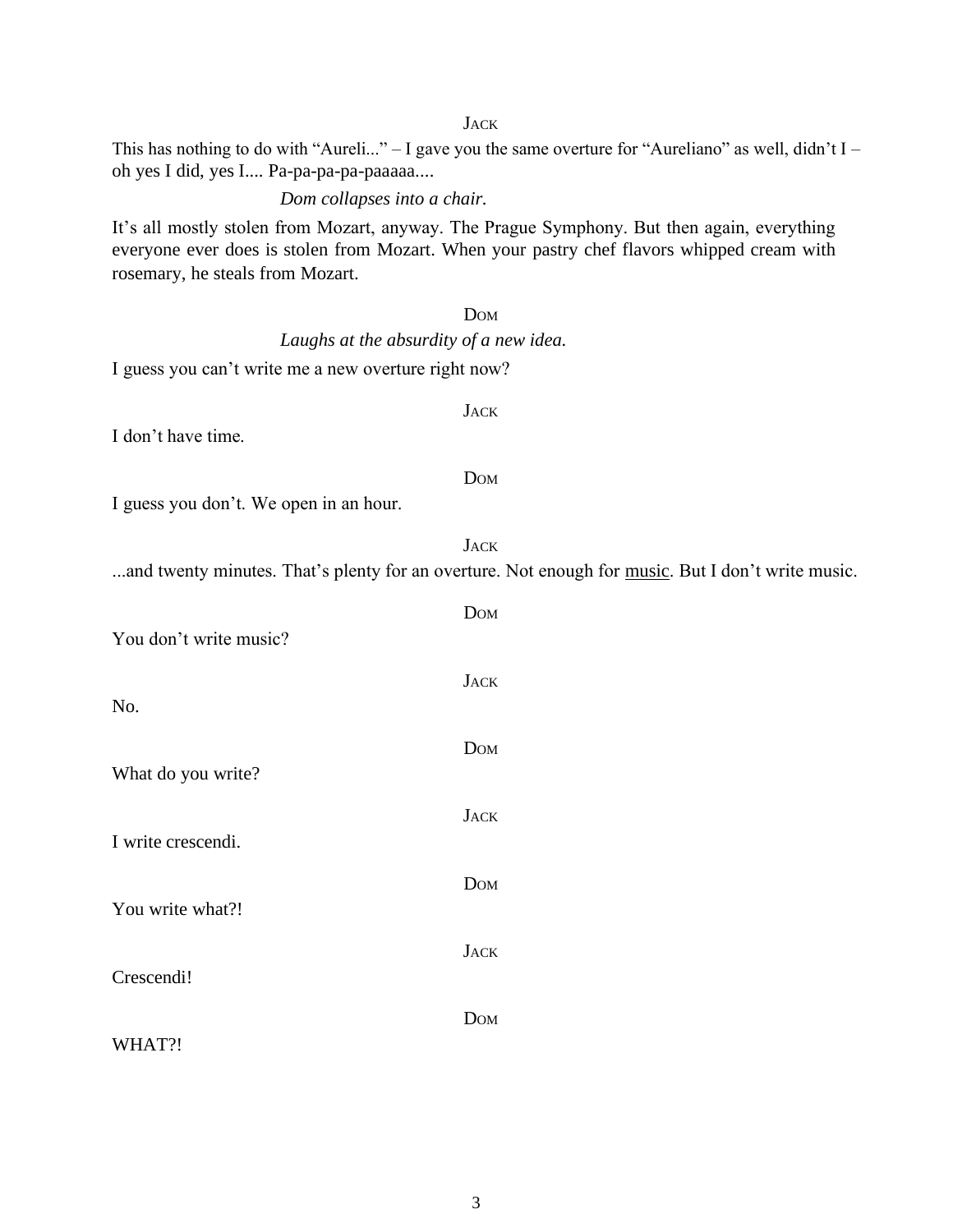#### 4

# **JACK** CRESCENDI!!! It's when it gets louder and LOUDER AND...

I know what a crescendo is!

# Then you know I don't write music. The overture is fine, Domenico. They'll just think it sounds – familiar. They think everything I write sounds familiar. For example, they will think the act one cavatina sounds familiar.

How – familiar – ?

# JACK

If you've heard "Elizabeth", very familiar. Very. Familiar. But, you know – when in Rome, play what didn't play in Rome. Are your copiers on hand?

#### DOM

*He's still too horrified about the cavatina revelation to properly process this question's implications.*

Opening night. All the staff's here.

Good. Oh, good. They will need to copy some score into parts.

#### DOM

**JACK** 

DOM

**JACK** 

The score's all copied.

Good. Very good. What do you mean by all?

All that you gave me  $-$ ?

Ah. Yes! Good. Excellent. Splendid.

*Dom, assailed by a horrifying suspicion, takes the score and looks in the back. Exhales with tremendous relief.*

DOM

You bastard, you almost got me. For a moment there, I thought you didn't finish it. Hhhaaa. But you can't trick me, you know. I looked in the back when you turned it in.

# DOM

**JACK** 

DOM

**JACK**